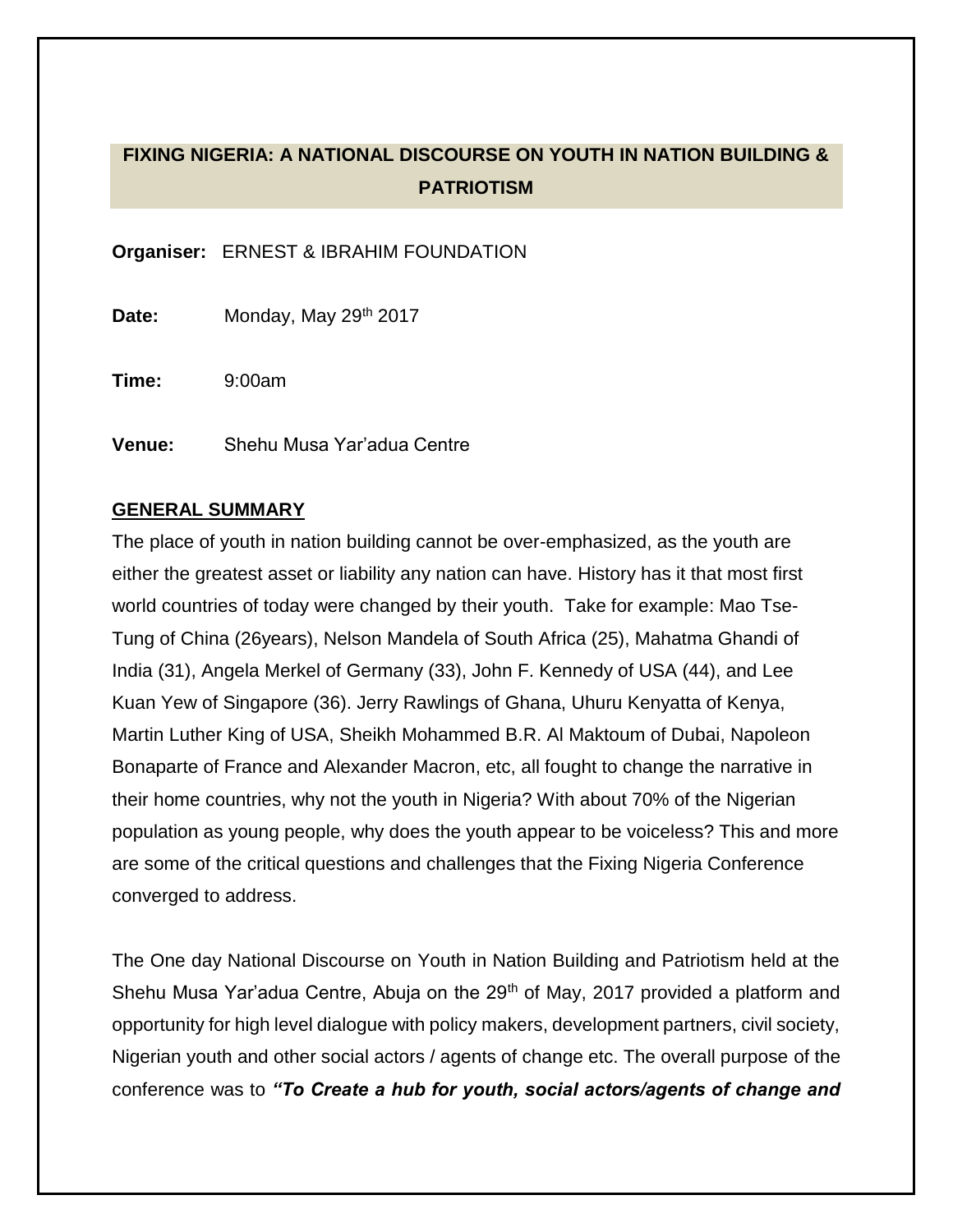*policy makers to dialogue and analyse national issues bothering on youth participation in Nation building, increase active citizenship participation to 70% by 2019 and prepare the youths for leadership and governance".*

The conference is the brainchild of the Ernest and Ibrahim Foundation as part of its "Advocacy for Citizens Power" project. The conference was funded by the foundation and also in partnership with the European Union, Golden Heart Foundation, Centre for Crisis Communications, Alpha reach, Premium Times, Emerald TV, Scam Alert and Kiss FM had the theme: **"FIXING NIGERIA"**

The event recorded over 500 participants drawn from various states and all walks of life, and graced by our Speakers, Arc. Walter Okoye, Mr Richard Young (EU Delegation), Mr Elenwo Ihua (FCA, FCCA), Bldr. Shamsudeen Yusuf (Jagaban Matasan Arewa), Barr Ibrahim Abdullahi, and Mr Dapo Olorunyomi (Publisher, Premium Times) duly represented by Mr Idris Akibanjo and also our panellists, Gimba Kakanda, Rukayat Ibrahim, Farida Kabiru, Josie Itoyah, Kalada Hart (CEO Scam Alert), whose invaluable contributions made for a successful deliberation.

The opening session started with the National Anthem and a Prayer, followed by the participants being thrilled by the 30 minutes documentary on the Nigeria flag (the meaning and what it symbolizes) which took us straight to a thought provoking lecture from Arc. Walter Okoye titled *"Building a Rock Solid Foundation - The Imperatives of Visionary*  Leadership", in which he stated that Nigeria is not destroyed but in need of repair and management. This was followed by another presentation by Bldr. Shamsudeen Yusuf which he titled *"Fixing Nigeria – The Dynamics of Youthful Leadership and Active Citizenship"* who challenged the youth to channel the same energies they push with in their various careers to politics to push for the change they want to see. This was followed by a Plenary Discussion anchored by Barr Ibrahim Abdullahi where the panellist discussed extensively on **"Youth, Leadership and Politics"** which gave rise to Questions and contributions from the participants.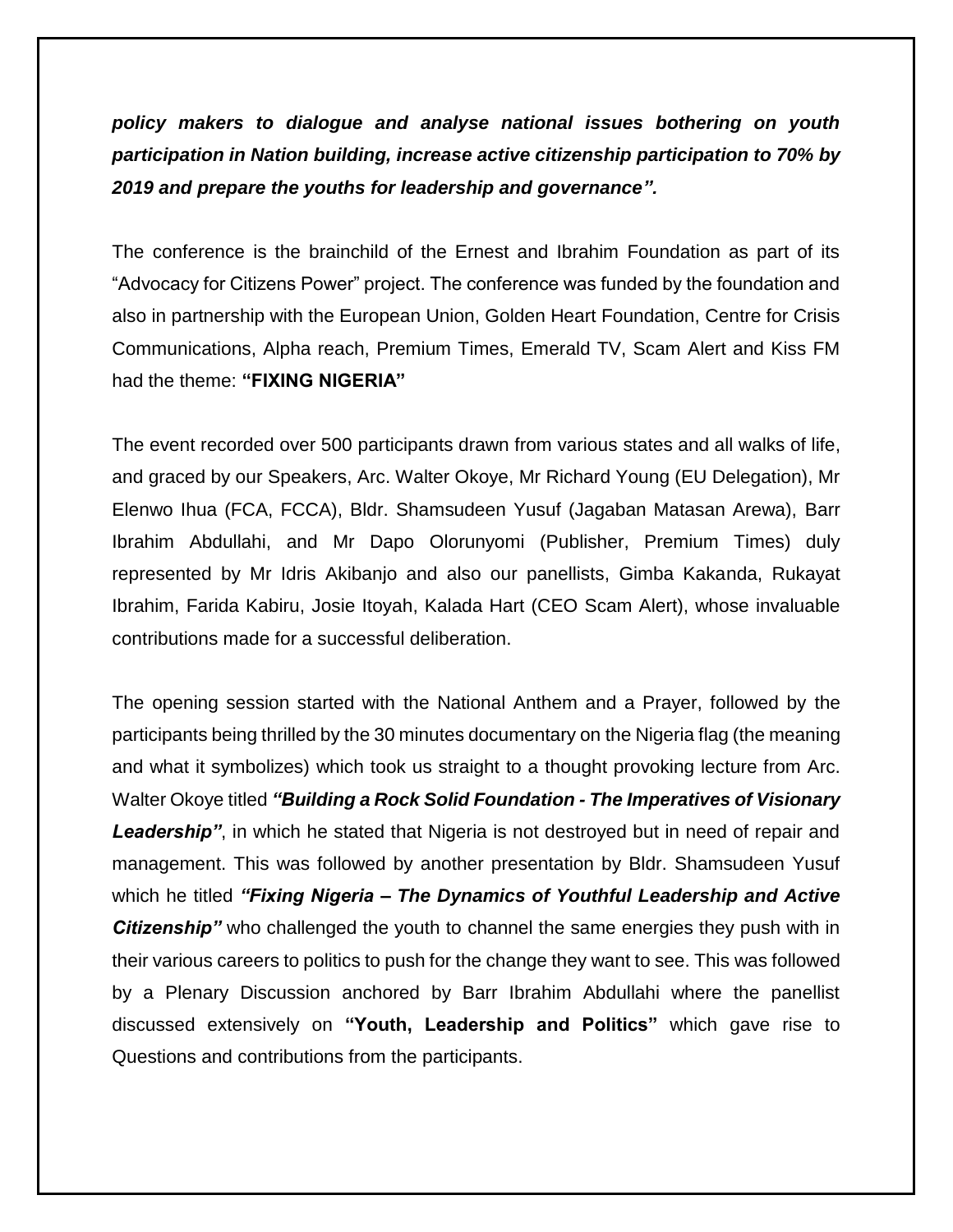The Second session kicked off with a presentation by the Deputy Head, EU Delegation Mr Richard Young who spoke on the "Imperatives of Good Governance & Sustainable Democracy" and clearly stated that only Nigerian's can solve the Nation's Problems and called on the youth, stressing that they have an important part to play. The welcome address / opening remarks were taken by the Convener Mr Ernest Nwosu who welcomed the delegates and also shared the vision of the FIXING NIGERIA project and also shared the Long Term and Short Term goals and the strategies employed to achieve those goals. He also introduced the Power Card campaign.

The keynote speaker Mr Elenwor Ihua spoke on *"The Bedrock of a Strong Nation: The Issues of Values and Integrity"* where he expressed that the greatness of a nation is seen in the values the nation portrays. The second plenary discussion was an Intergenerational Panel that looked at "The Character that transforms" which gave the audience the opportunity to ask questions, make contributions as well as recommendations.

Participants were entertained with comedy as well as spoken word artiste. The closing remark was taken by the Convener Mr Ernest Nwosu, who thanked all the participants and urged all to join in the fight to change the narrative and shape the future of Nigeria.

#### **Event Theme: FIXING NIGERIA**

#### **General Summary**

The purpose of this conference is primarily *"To Create a hub for youth, social actors/agents of change and policy makers to dialogue and analyse national issues bothering on youth participation in Nation building, increase active citizenship participation to 70% by 2019 and prepare the youths for leadership and governance"*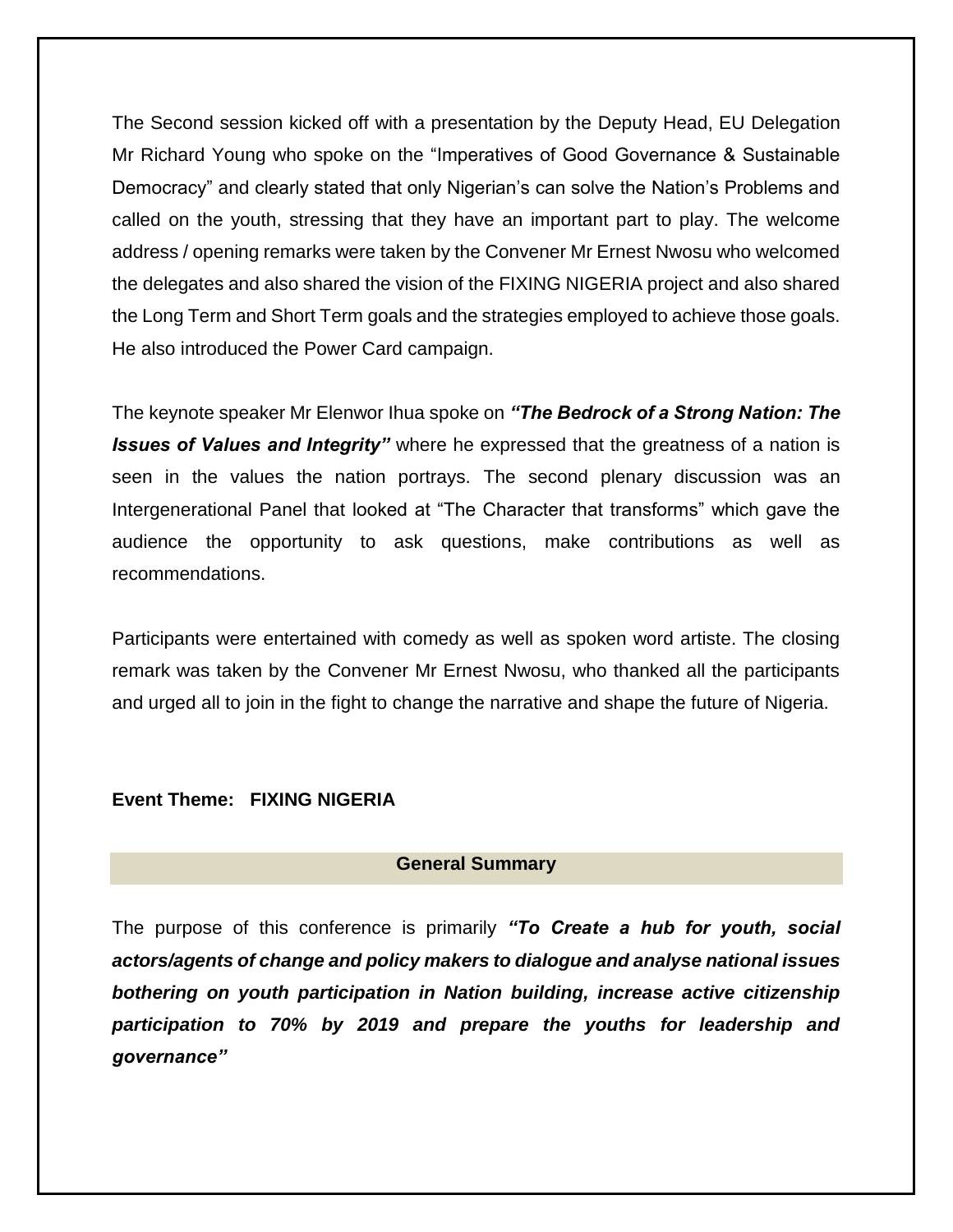### **Opening Session**

The event was flagged off with the National Anthem and followed by a 30 minutes thought provoking documentary on Nigeria Flag (The meaning and what it symbolizes).

The first speaker Arc. Walter Okoye (Executive Director, Access Enterprise & International Services) took the podium, and commended the organizers of the Fixing Nigeria Initiative. In his lecture titled *"Building a Rock Solid Foundation - The*  **Imperatives of Visionary Leadership**", he stated that Nigeria isn't destroyed, it is just in need of repair and management. He also stated that the youth taking over leadership isn't just ideological but indeed logical as 70% of our population is composed of youth between the ages of 0 – 35years as same can be said for other developing nations. Making reference to first world nations, Arc. Walter also noted that at the stage of underdevelopment in 1<sup>st</sup> world nations of today, that these nations had 60 – 70% of young people. Still citing examples of the impact of youth in nation building, he referenced certain individual youth in various nations who fought for change in their countries against the odds amongst which include: Mao Tse-Tung of China (26years), Nelson Mandela of South Africa (25), Mahatma Ghandi of India (31), Angela Merkel of Germany (33), John F. Kennedy of USA (44), and Lee Kuan Yew of Singapore (36). Jerry Rawlings of Ghana, Uhuru Kenyatta of Kenya, Martin Luther King of USA, Sheikh Mohammed B.R. Al Maktoum of Dubai, Napoleon Bonaparte of France and Alexander Macron etc. He urged the youth to take charge of their future as "nothing is handed over to you, you must fight for your right".

Backing up the story of youth emerging to take their country, Arc. Walter stated that first, there must be:

- i. An existing nation
- ii. A particular problem
- iii. A young person leader

And as with the case with other nations where young people fixed their country, he is optimistic that the youth in Nigeria can and will fix Nigeria.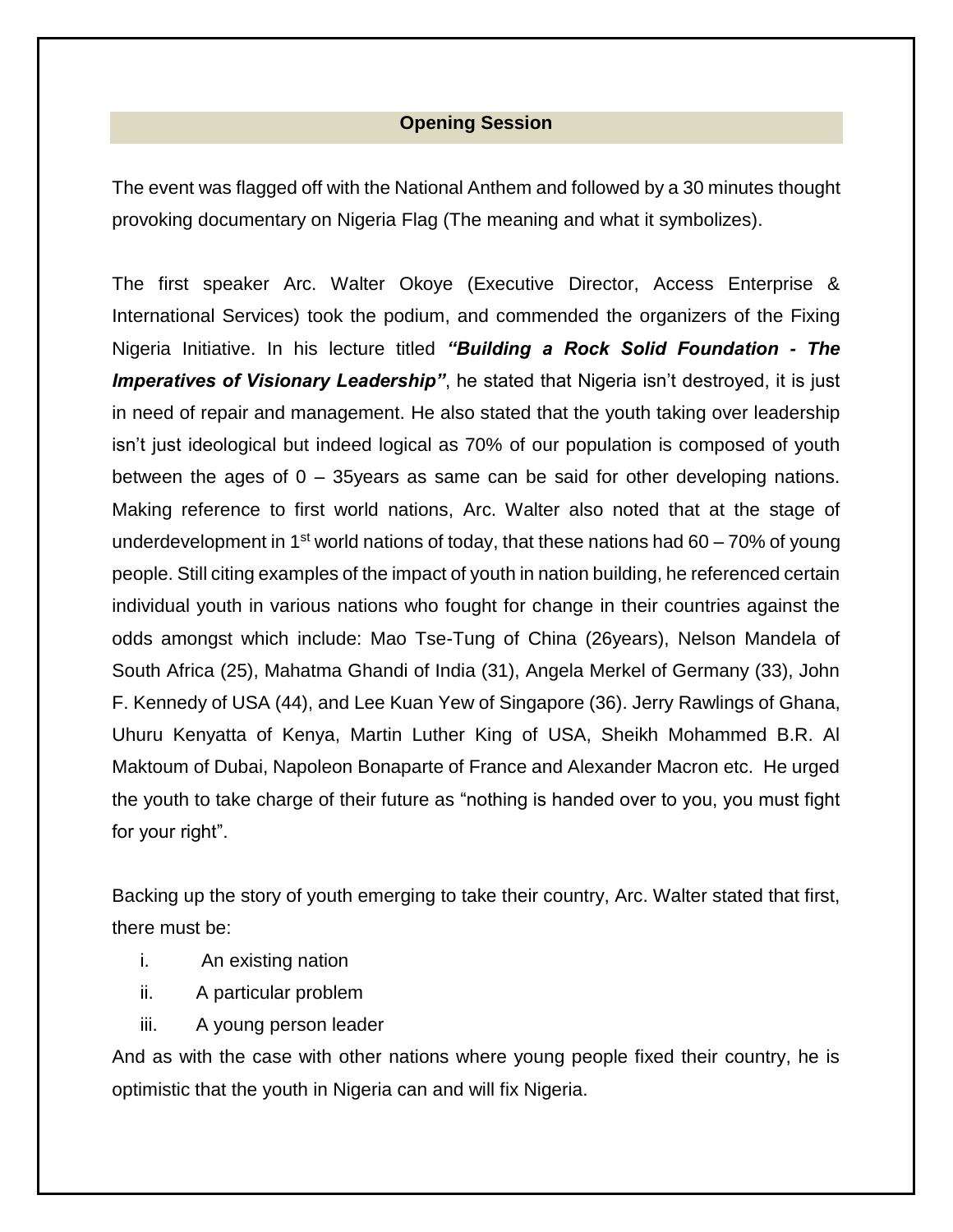Speaking on what the above young leaders have in common, he also stressed that these qualities are not exclusive to politics but also to every other aspects of life, which are:

- They are Eccentrics they believe in the impossible and have a strong willingness to against the norm
- They have a keen preparation mentality  $-$  hey are groomed, have pedigree and experience and come from the "not urgent but important" quadrant
- They value details
- They have a daily routine
- They are extremely hardworking
- They are die hard posterity thinkers  $-$  see the big picture
- They are passionate about the welfare of the weak of the society (poor, sick, women, children, etc)
- They have an excellent lifestyle
- They develop the ability to positively influence others

Arc. Walter notes that any nation where the weak are not encouraged to become their best cannot make a great nation. He further stated that, no one person can fix Nigeria, and admonished the youth to work together as a team, and the team must be made up of:

- i. The Bourgeois these ones will lead, and mobilize the funds needed.
- ii. The Foot Soldiers –
- iii. The Intelligential, and
- iv. The protector

He recommended that the youth read vastly, "You can't be a leader without being a reader". Study how youth have positively contributed to seeing lasting change in other Climes.

Understand the power of Advocacy and Lobbying, form strong alliances across various divides and with similar minded groups. Move from social media to the National Assembly. Draft and push bills.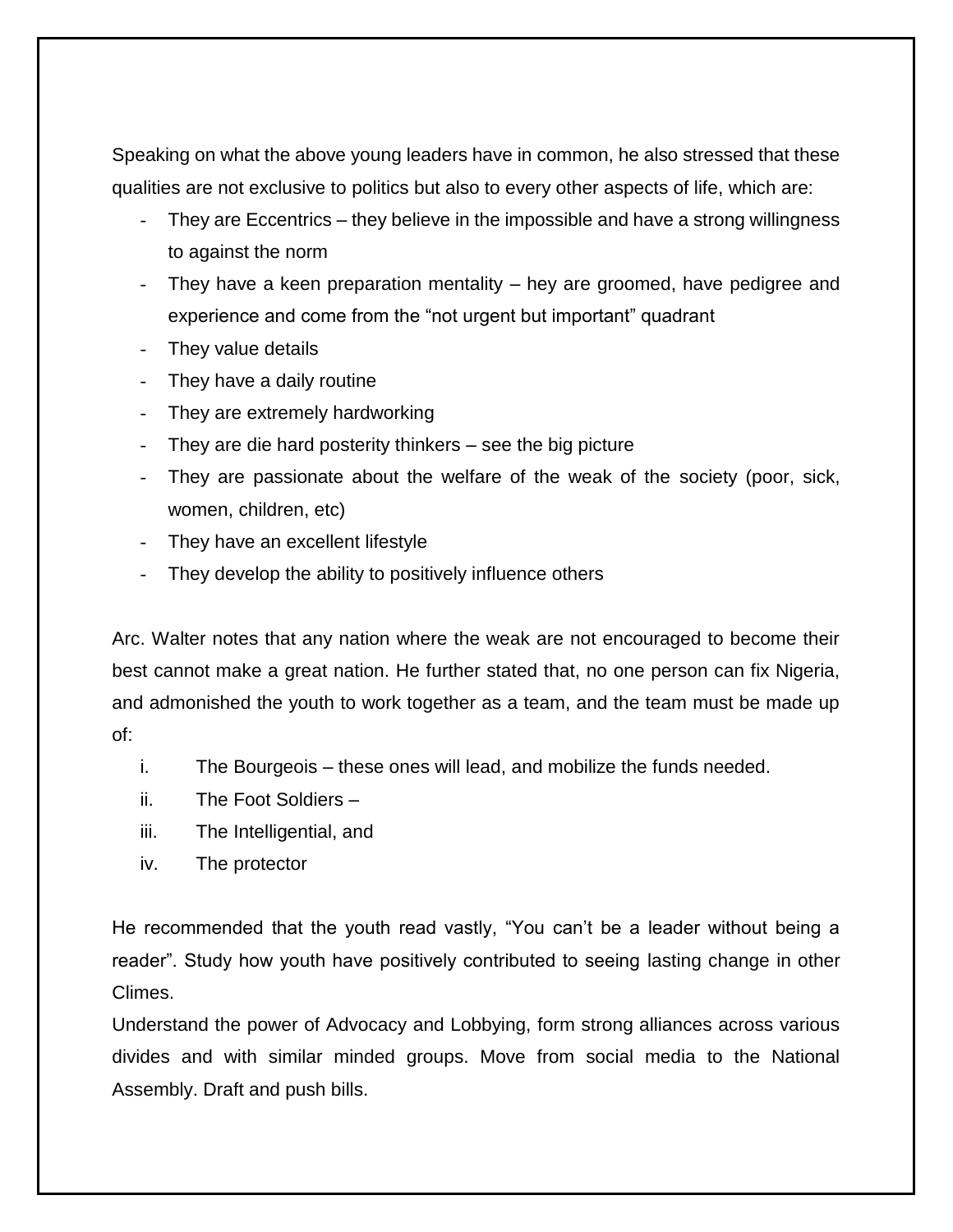Giving the second Lecture, Bldr Shamsudeen Yusuf in a topic titled *"Fixing Nigeria – The Dynamics of Youthful Leadership and Active Citizenship"* stated that no government can afford to neglect the youth and that the youth are the leaders of today not tomorrow. He asked, "How can a large number of youth be voiceless and no active citizenship"? He further listed some challenges the youth of today are faced with some of which includes, Limited support for creativity, lack of lasting and sustainable peace and security, and lack of Education. He also mentioned that wherever there is Success or failure, people made the decision one way or another.

He praised the Nigerian youth saying that they excel is various walks of life, but why not in politics? We have brilliant minds that can handle leadership position. There is a need to re-build Nigeria, and the time NOW and it is our collective responsibility.

As part of his recommendation, he urged the youth to take active role / leadership seriously. Hard work and good education gives you a better chance of succeeding. He also asked that the Convener and his team should nominate a think-tank that can draft policies, and push for change in the corridors of power.

#### **First Plenary Session**

The first plenary session was moderated by Barr Ibrahim Abdullahi and amongst the panellist were Bldr. Shamsudeen Yusuf, Arc. Walter Okoye, Farida Kabiru, Kalada Hart, and Josie Itoyah where they discussed the topic *"Youth, Leadership & Politics".* In this segments, the following questions were asked:

### **1. What is the place of politics and youth engagement in fixing Nigeria?**

Arc. Walter responded to this by saying "Everyone needs to be involved in politics regardless of what profession you have. For as long as you pay taxes and you vote, you need to be involved. He also stated that 70% of Nigerian Population comprise of young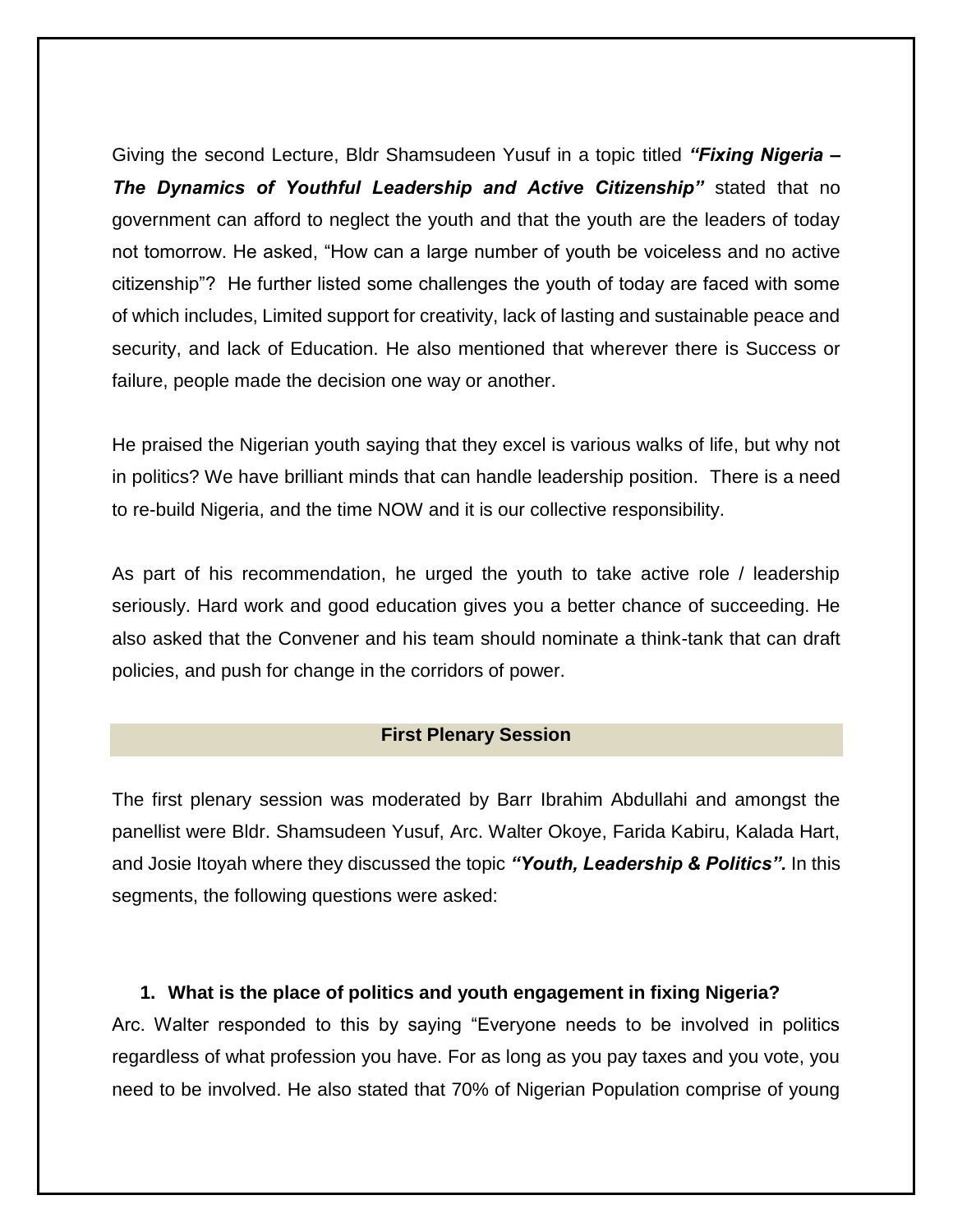people and are either the greatest asset or liability in the country. He also pointed out that the dependency ratio in Nigeria is high due to the fact the young people depend on the older people to do things for them, and until this mentality is changed it will affect the way the youth are looked upon. Young people are the ones to make changes politically in the country.

### **2. What is the place of young people in present day Nigerian Politics?**

Josie Itoyah responded by saying how excited she is about the number of youth that were present and it means we can really fix Nigeria, before taking us back to the beginning. She asked, "How did we get here, the present day Nigeria? What cracked Nigeria? How many young people know the history of Nigeria? Do we truly understand what it means to be made a state / country? Because what I see is different kingdoms forcefully fused together to become a union. She called for a thorough prognosis into the country's problems.

### **3. What really is good governance to the Nigerian youth?**

Kalada Hart responded by saying it depends on which side of the divide the Nigerian youth is seated. He mentioned 2 types of youth, "the Political youth; and the Social media youth"

## **4. Should young professionals take active part in politics?**

Bldr. Shamsudeen Yusuf answered by saying the youth should not just sit back and be comfortable in their profession making money but also channel the same energy and passion to politics to make our country better. He urged the youth to seek out leadership positions and play active roles.

# **5. How hard is it to be a young person & a female trying to shape the conversation or take place in active politics?**

Farida responded by saying it's not about asking what the country can do for you, but what you can do for your country. Regardless of how the society views women, we must push and remain active in politics.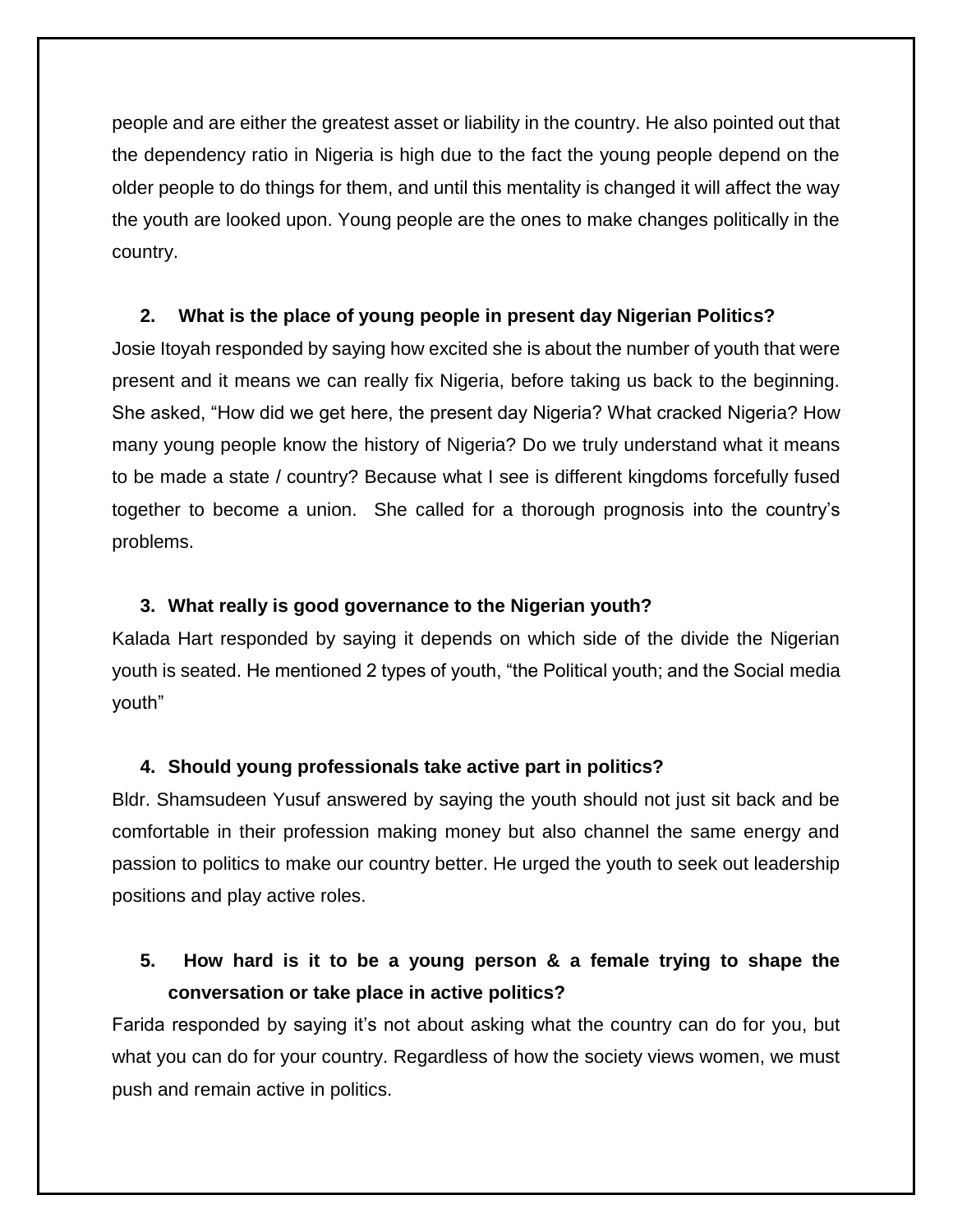The interactive session with the audience brought about some observations, recommendations, Inputs, as well as questions for the panellists.

The first responder from the audience Mr Nnamdi pointed out the first two speakers may not have really dealt with the topic of the day but it was quite enlightening. He said he needed more detailed issues such as the causes of fractions, abnormalities, dissolving conflicts etc to be discussed.

A second response from the audience talked about how sustainable development does not come from the top to the grassroot but from the grassroot to the top.

The third response said the problem with the youth is our inability to take actions. She said, before you fix Nigeria, you must first fix yourself. You must first become the change you want to see.

And the fourth responder advised that in whatever we as youth does, that we should put away ethnic, tribal and religious sentiments and think Nigeria first.

#### **6. Where do we go from here and what are we doing?**

**Kalada Hart:** The only way to change is to use your Voter's card. He said, the first step is to register to vote. But the challenge with registration is that it starts from 9am – 3pm hence the working urban populace don't even find the time to go and register, that is why we have a lot of the un-educated people voting en-masse.

**Farida Kabiru:** The time to act is NOW. The change we want to see begins now.

**Josie Itoyah:** Nigerians vote based on sentiments, and barely ever ask, can the person we are voting have the capacity to do the job? To get it right this time, there is a great need for voter's education.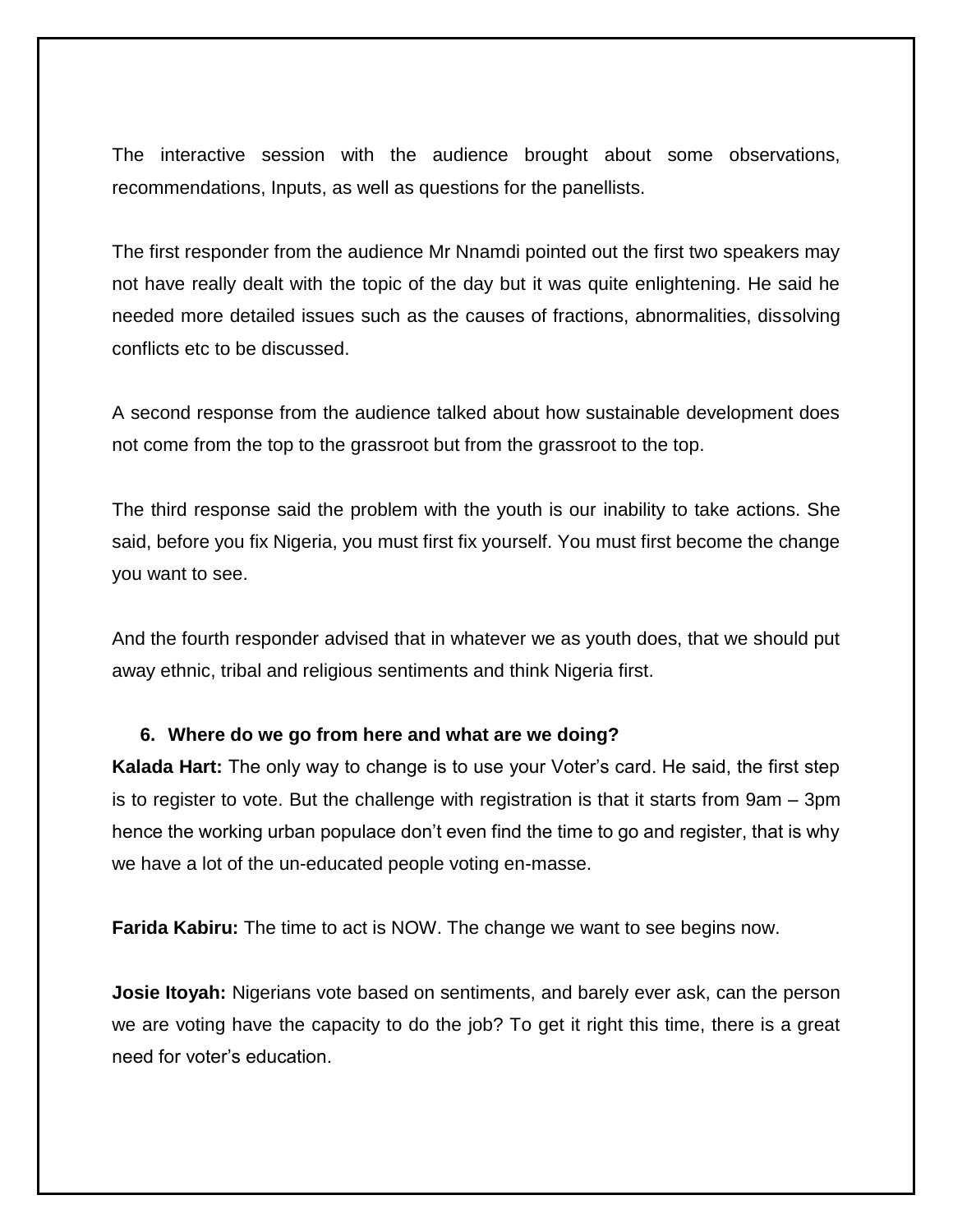**Arc Walter:** Nations built by strong systems are run better. We must push for strong working systems

**Bldr. Shamsudeen:** charged youth on personal development in terms of character and education as well as capacity building and also encouraged them to aspire to run for public offices and demand transparency and accountability in government.

#### **Break: Spoken Word poetry by Chukwuka Chukwumerije**

#### **Session Two**

The second session began with the Speech by the Deputy Head, EU Delegation Mr Richard Young who spoke on the Topic *"Imperatives of Good Governance and Sustainable Democracy".* In his speech, he clearly stated that only Nigerian's can solve the Nation's Problems and called on the youth, stressing that they have an important role to play by becoming active citizens discharging their civic duties. He said that the Western Nations can only make suggestions but the solution to fixing Nigeria's problems can only be done by Nigerians. Speaking on Democracy, he said for the West, the definition of democracy Citing Fareed Zakaria of CNN, is called Liberal Democracy which is characterized by free and fair elections, Separation of Powers, rule of law, and a bundle of rights (constitutional democracy)and this is not like what we have in Nigeria. A successful democracy depends on the increase in the supply of responsible leaders. He urged youth to use the elections to remove compromised leaders.

The convener Mr Ernest Nwosu took the podium to address the audience and talk about the Fixing Nigeria Project which he stated was born out of the need for more active youth participation in governance in the country. He shared the vision and long and short term goals of the project. In the short term he hopes to change the narratives come  $29<sup>th</sup>$  May, 2019 with increased active citizenship participation by 70% while the long-term goal is for Nigeria to be among the top 10 countries of the world.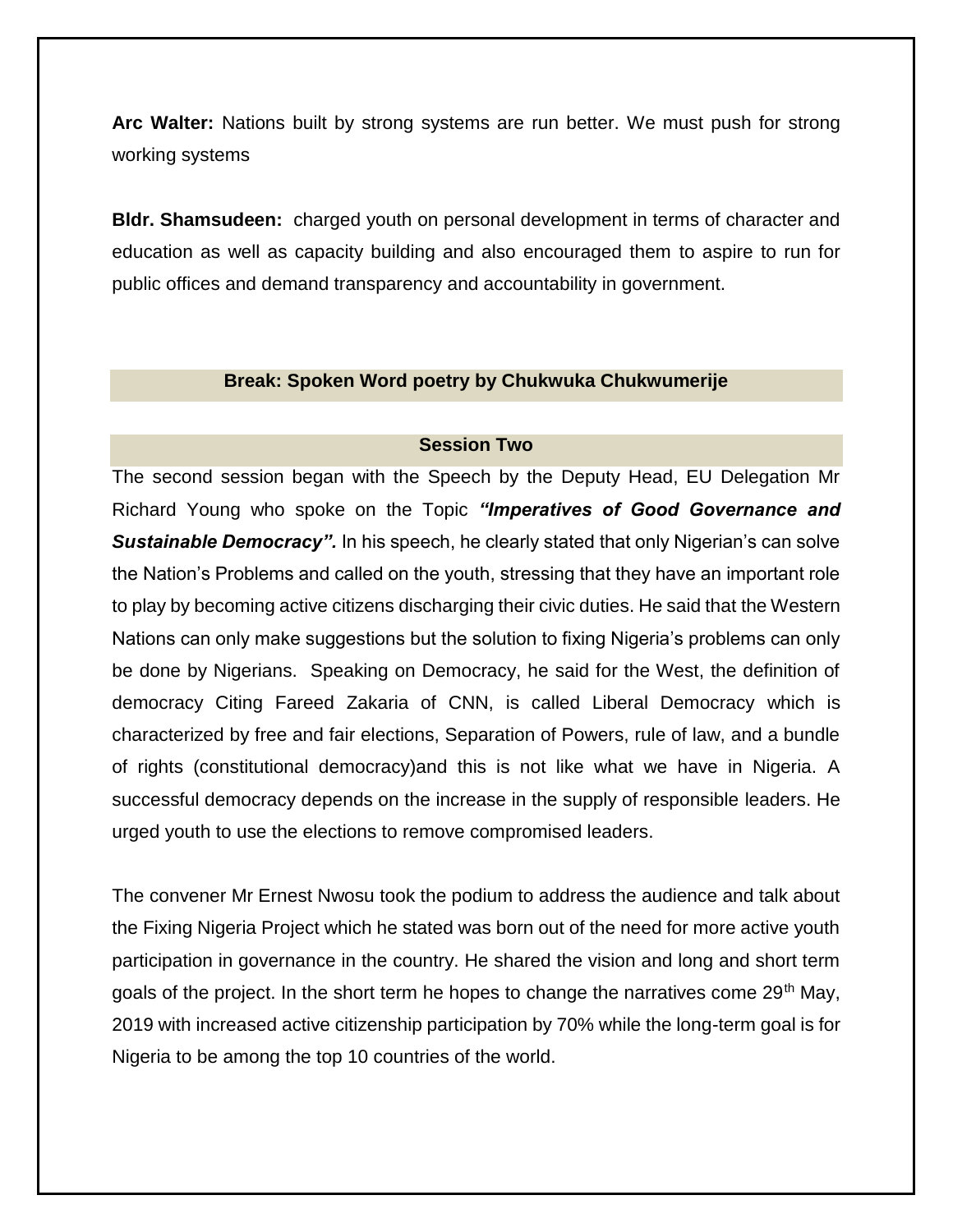He also launched the power card project which aims at taking civic / voter education to the grassroots in all 774 local government areas of the country. He expressed optimism that with the number of youth hungry for good governance, that these goals will be met in no time. He also called for volunteers to sign up on the website [www.powerfulcitizen.org](http://www.powerfulcitizen.org/) and even become ambassadors for the Fixing Nigeria Initiative.

The next speaker Mr Elenwor Ihua in a topic titled *"The bedrock of a Strong Nation: The Issues of Values and Integrity"* stated that now is a defining moment for the country. The issue of value and integrity comes to play as we try to fix Nigeria, and where a nation lacks values, no matter the ideas and laws, it is programmed to fail. He also said that the greatest strengths of our country is in our diversity and that Nigeria has a destination. He further states that Nigeria is operating at 10% below its potential due to erosion of our values and that less than 10% of the population controls 90% of the country's wealth. Still laying emphasis on values, Mr Ihua notes that the greatness of a nation is seen in the values the nation portrays and that leaders are often products of their values. Values are a major influence on a person's attitude.

#### **Second Plenary Session**

The second plenary session was moderated by Barr Ibrahim Abdullahi. It was an Intergenerational panel Discussion and amongst the panellist was the Deputy Head EU Delegation Mr Richard Young, Mr Elenwor Ihua, Gimba Kakanda, Rukayat Ibrahim and Mr Akinbajo Idris (Premium Times) who gave a key note speech on behalf of Mr Dapo Olorunyomi, the publisher of Premium Times. In his speech, he expressed gratitude to the Convener and the members of the Fixing Nigeria team for the great work toward nation building. He urged that the youth must stand for the truth and demand justice for every misconduct towards silencing the masses, for no nation can survive under injustice.

Moving ahead, the moderator Barr Ibrahim, posed some questions to the panellist in bid to address some concerns:

**1. What can we do to get young people into leadership position in Government?**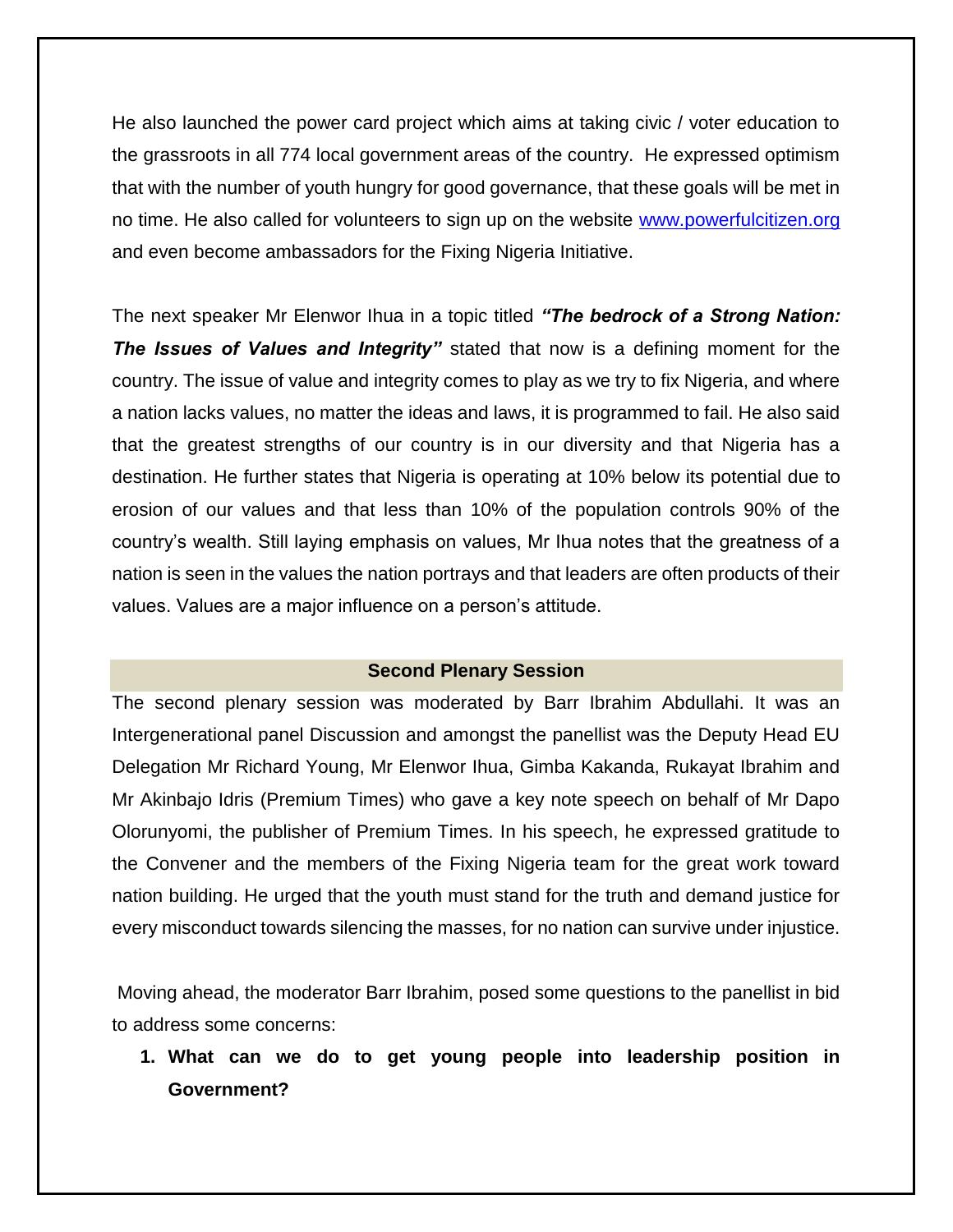**Mr Elenwor Ihua** responded by saying "look at leadership from a different perspective". Look away from political leadership. Leadership is beyond politics. Yes it is the young people that will drive the change in Nigeria, but leadership is influence and there are two ingredients that make a good leader, Character and Competence. So he urged youth to build their character and have a reputable/sound character that can be well spoken of and also for them to gather competence.

# **2. What can you say to young people in Nigeria on electing young people in Office?**

**Mr Richard Young** in his response said leadership is based on competence. He stressed the need that as a young person your communication must effective and sound. You must prove that you have the required capability to run for office. Have the knowledge of your conviction and convey your message. He pointed that there are more young leaders in Europe and it was based on their competence rather than sentiments. If you can prove yourself as a young person, you can and should be given a chance to run.

Coming in on the question, Mr Akinbajo of premium times asked "Is the problem of Nigeria really lack of young people in power"? I don't think so, he said, and he further explains that it's not about having a young person in office as we have had in the past but they still failed, rather it is to have competent young people and also strengthen our public institutions to hold officials accountable. No one individual should be above the law.

Mr Gimba Kakanda also reiterated the need for strong institutions saying words alone cannot change the country, only strong institutions can. He also stated that one of the major problems the country is faced with is the amount of money spent on public office holders. He said, if we can push to make the public offices financially un-attractive, and ensure that our elected officials use same facilities as the masses, that will be a step in the right direction towards reclaiming our country. Citing examples with the state house clinic which has a budget of N4b yet our Presidents seeks medical attention abroad.

Nigeria is set up in a way that victimizes public office holders who try to do the right thing.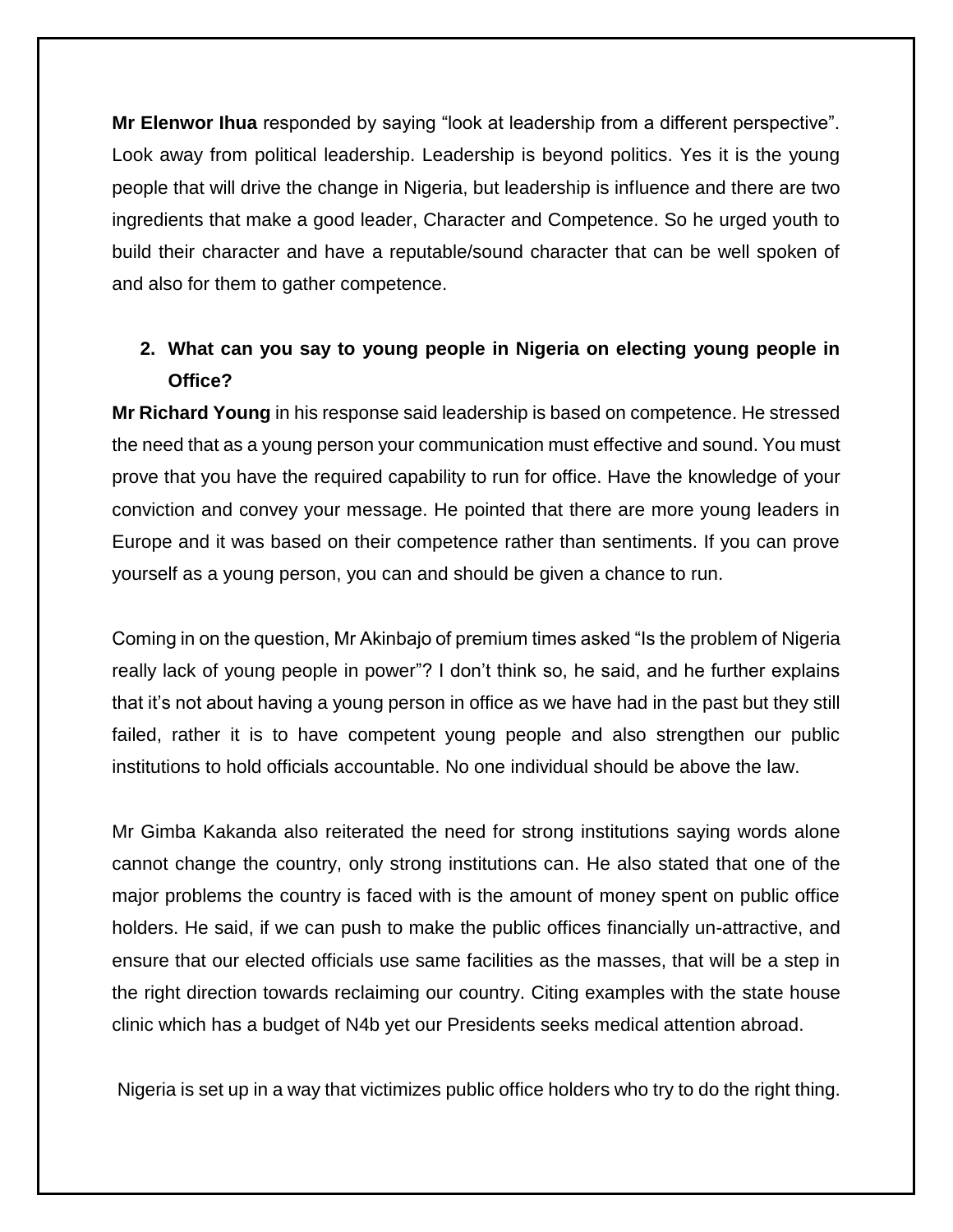### **3. What is the place of women in the political space?**

**Rukayat Ibrahim** tackled the issue of women in the political space by explaining the difference between gender equality and gender equity. She was of the opinion that what we should push for is gender equity. Citing as an example how a woman's education and career means nothing in northern Nigeria where a woman's success is measured by her marital status and having children. She decried the need for cultural and social barriers to be broken.

Moving on to the audience, the interactive session brought forth questions for the panellist as well as suggestions and even recommendations.

The first responder posed a question to Mr Young saying "What do we do when those we vote in Power, abuse the position?

#### **Answer:**

**Richard Young:** In the next election, ensure you change the government. Exercise your civic duties and vote right.

Anene Benard asked "what youth should do in checking the amount of money floating in the elective positions?

**Gimba Kakanda:** when you have strong independent institutions, then any public office holder can be summoned and probed and if found guilty must be made to face the full wrath of the law. No one should be above the law.

Mohammed Sani suggested that political parties' internal institutions should be weakened to allow for card carrying members to participate regardless of how much he/she has.

Dr Ike commented by first asking that the term "Youth" must be defined. Then he urged the youth to fight to take over as Power is never dashed. He also recommended that the Fixing Nigeria team should mandate delegates to INEC Nigeria to address the issue of voter registration.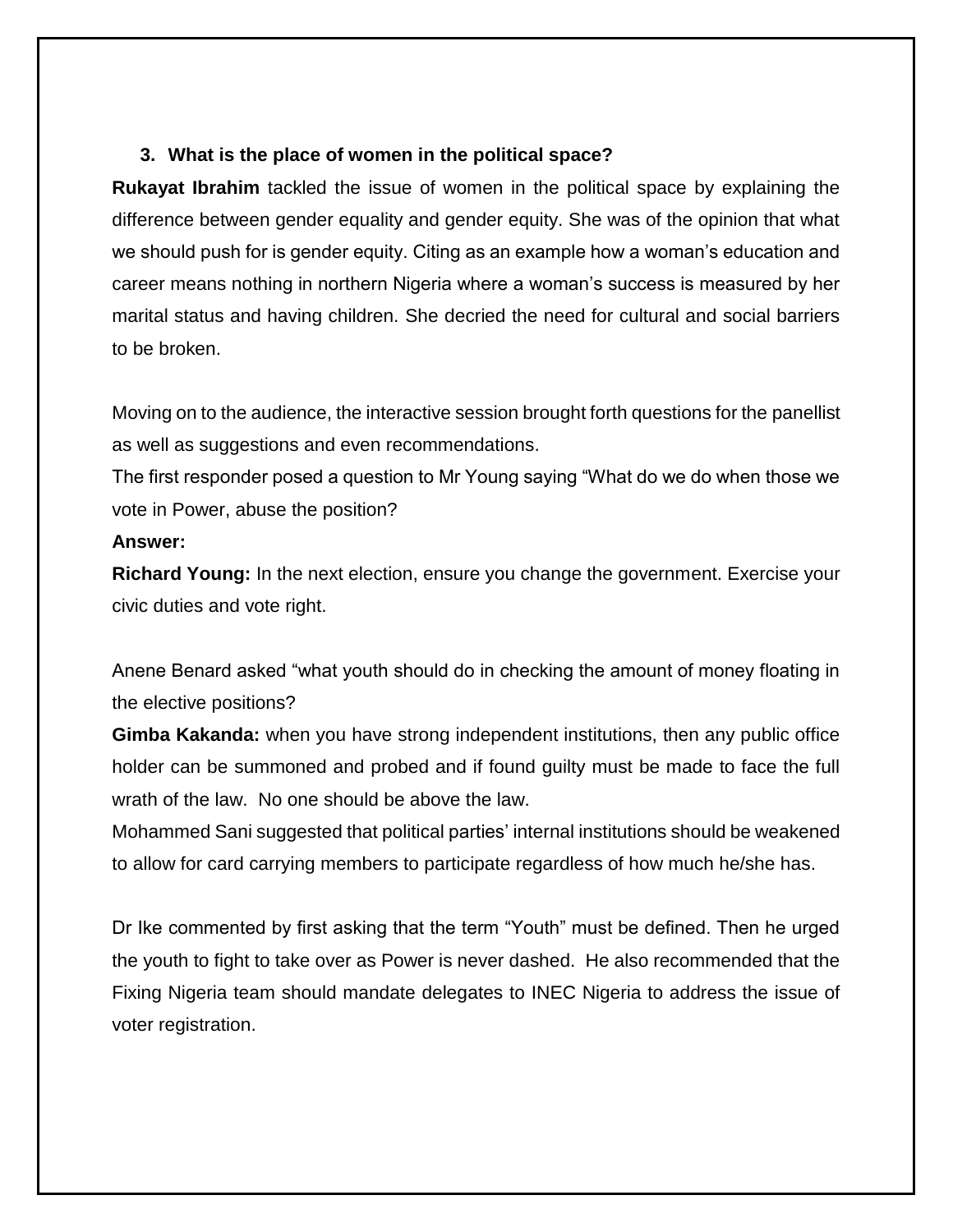Chris Adebayor in his question directed at Mr Elenwor Ihua asked "Is there a way of getting Public Office holders out of office before their 4 year term?

### **Answer:**

**Mr Elenwor Ihua:** The only way is to ensure that they do not continue for a second term by exercising your right to vote.

Another participant suggested that the Web page should be more interactive, whilst Mr Akinbajo of the premium times recommended the ability to run as an individual candidate (not belonging to any Party)

At the end of the panel discussions, Barr Ibrahim encouraged youth to equip themselves on personal development and capacity building such that when there's an opportunity you can't be caught not prepared.

The Convener, Mr Nwosu, gave his closing remarks and thanked everyone who took part in making the conference a success.

# **RECOMMENDATIONS**

- 1. Push for the ability to run as an individual candidate
- 2. Push for stronger institutions using the power of Advocacy and Lobbying
- 3. Send a delegation to INEC to address the issue of voter registration and seek partnership on the power card project.
- 4. Take the conversation beyond the venue. Build teams and partnerships with other advocacy groups.
- 5. Propose, Draft and push for bills to passed at the National Assembly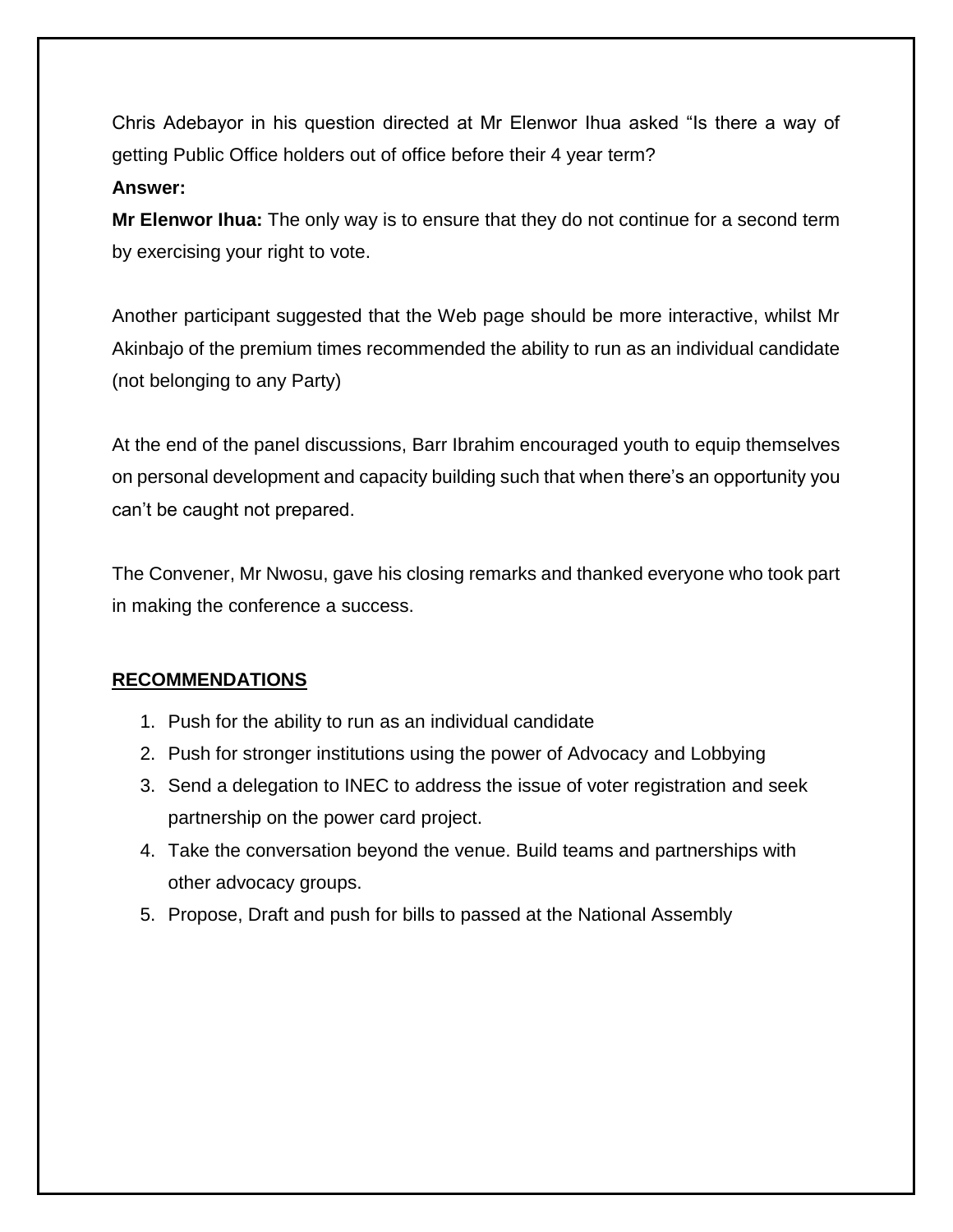# **PARTICIPANTS EVALUATION DATA ANALYSIS**

As part of our strategy to enable us rate the performance and impact of the event, we designed evaluation forms for the participants and the data collated is interpreted below based on the number of feedback we received from 168 respondents.

## **1. How did you hear about the event?**

Fig 1: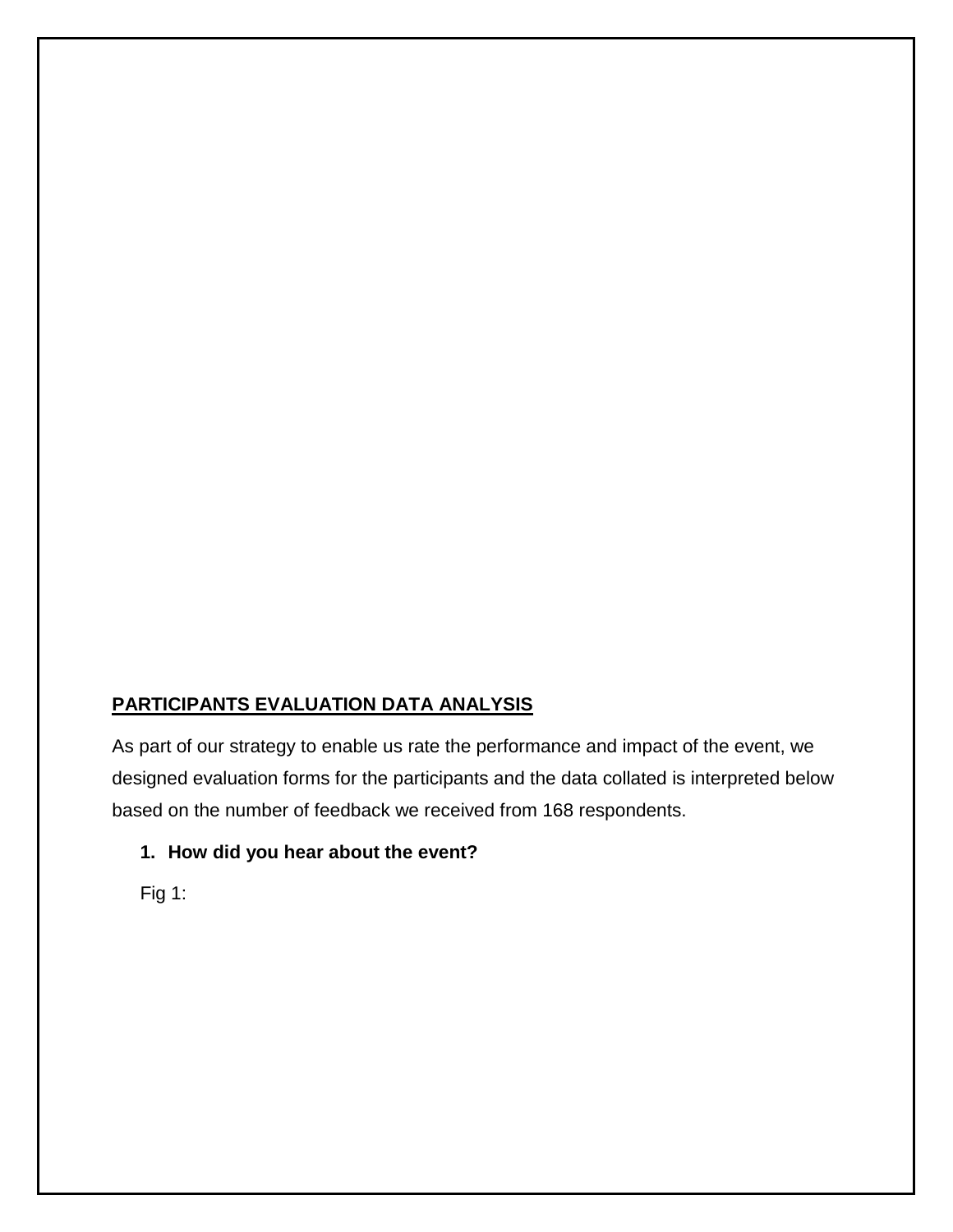

The above data shows that majority of the respondents (74 participants) representing 45% of the respondents heard about the event on Facebook. 27% (45 participants) heard from a friend, and 24% (40 participants) heard from other means mostly via email.

## **2. Overall satisfaction of the event**

64% (105) of the respondents rated the event as being **good** whereas 26% (42) rated the event **excellent.**

Fig 2: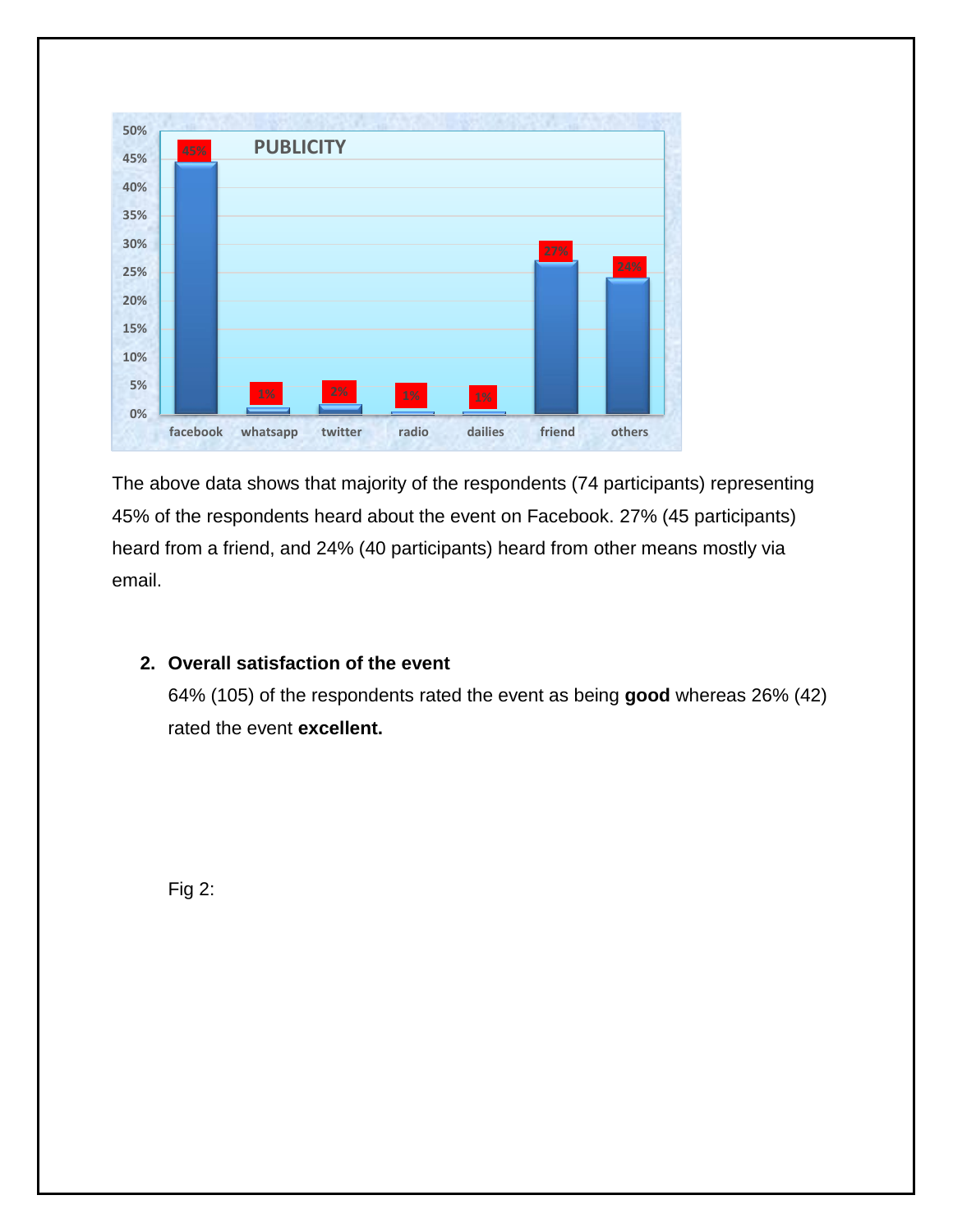

# **3. Volunteering**

85% (139) of the respondents signed up to be volunteers, whereas 12% (19) were indifferent.

Fig 3:



# **4. The benefit of networking the event provided**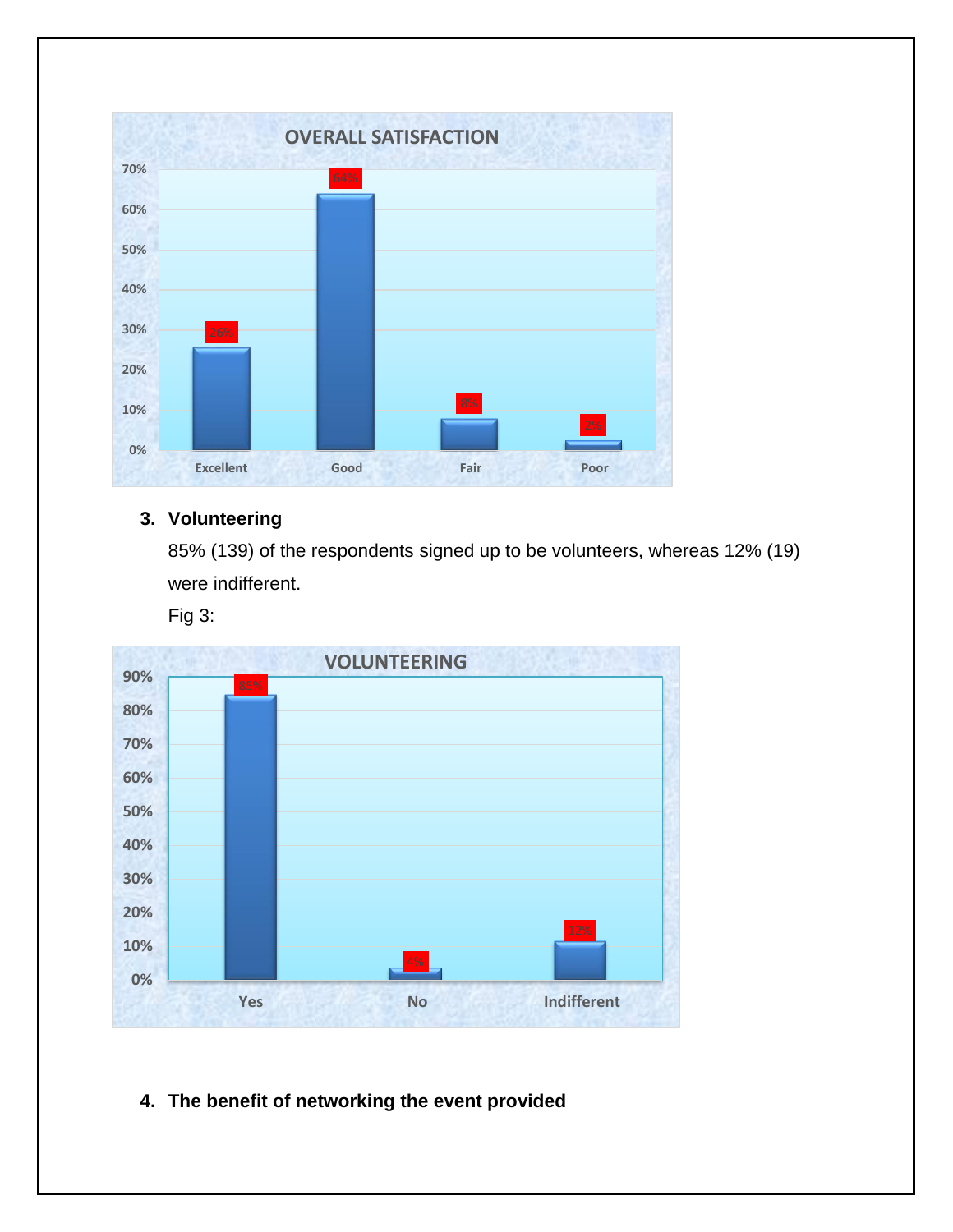60% (99) of the respondents found the event as Extremely Useful to them for the purpose of networking.

Fig 4:



**5. Quality of discussions / Dialogue:** 22% (36) rated the quality of discussions as Excellent, whereas 61% (100) rated it good.

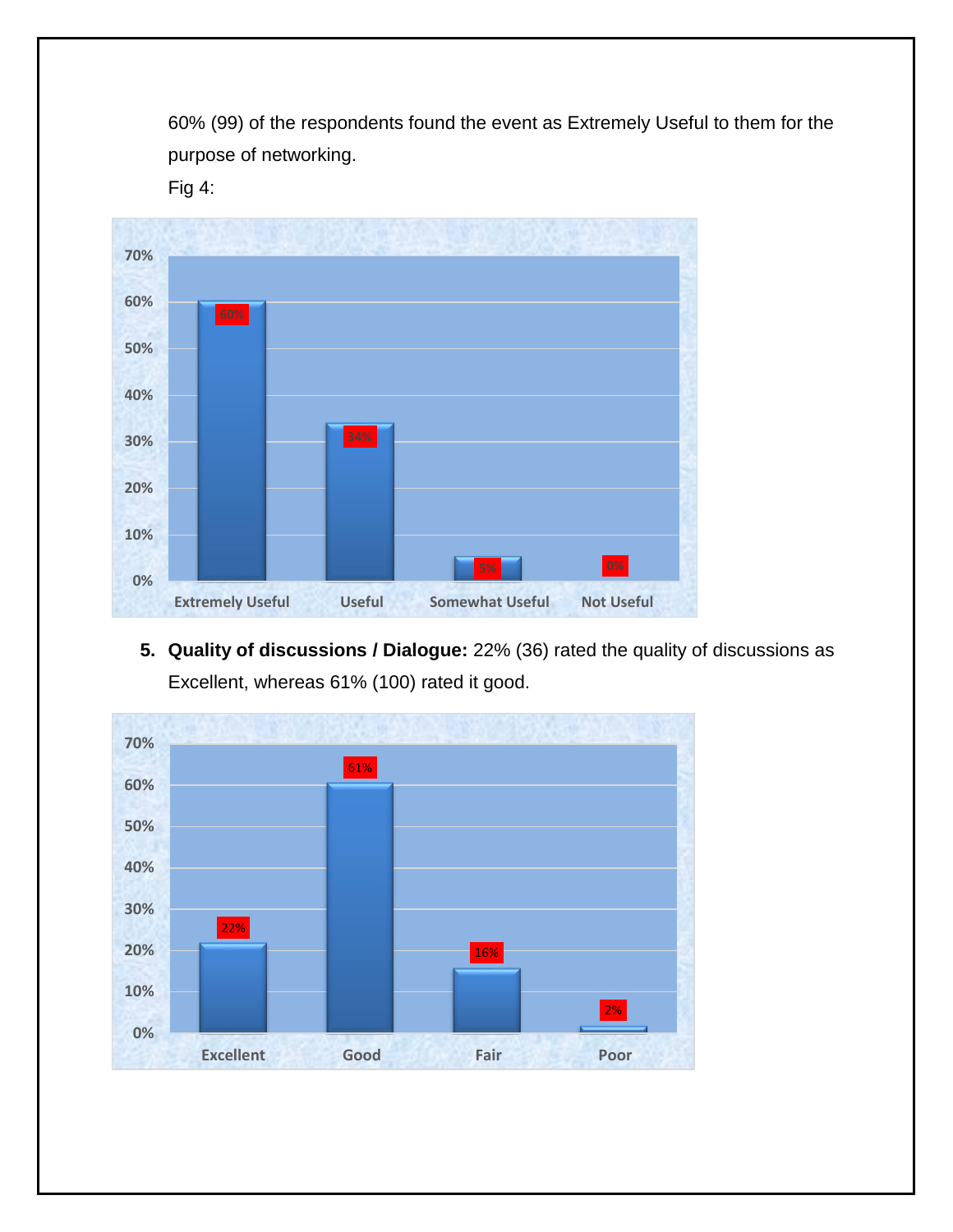## **6. Interaction (Question & Answer)**

23% (36) rated the quality of discussions as Excellent, whereas 53% (85) rated it good and 22% (35) rated Fair.



# **7. Time allotted each speaker / other interactive activities**

19% (32) rated the quality of discussions as Excellent, whereas 61% (101) rated it good and 19% (32) rated Fair.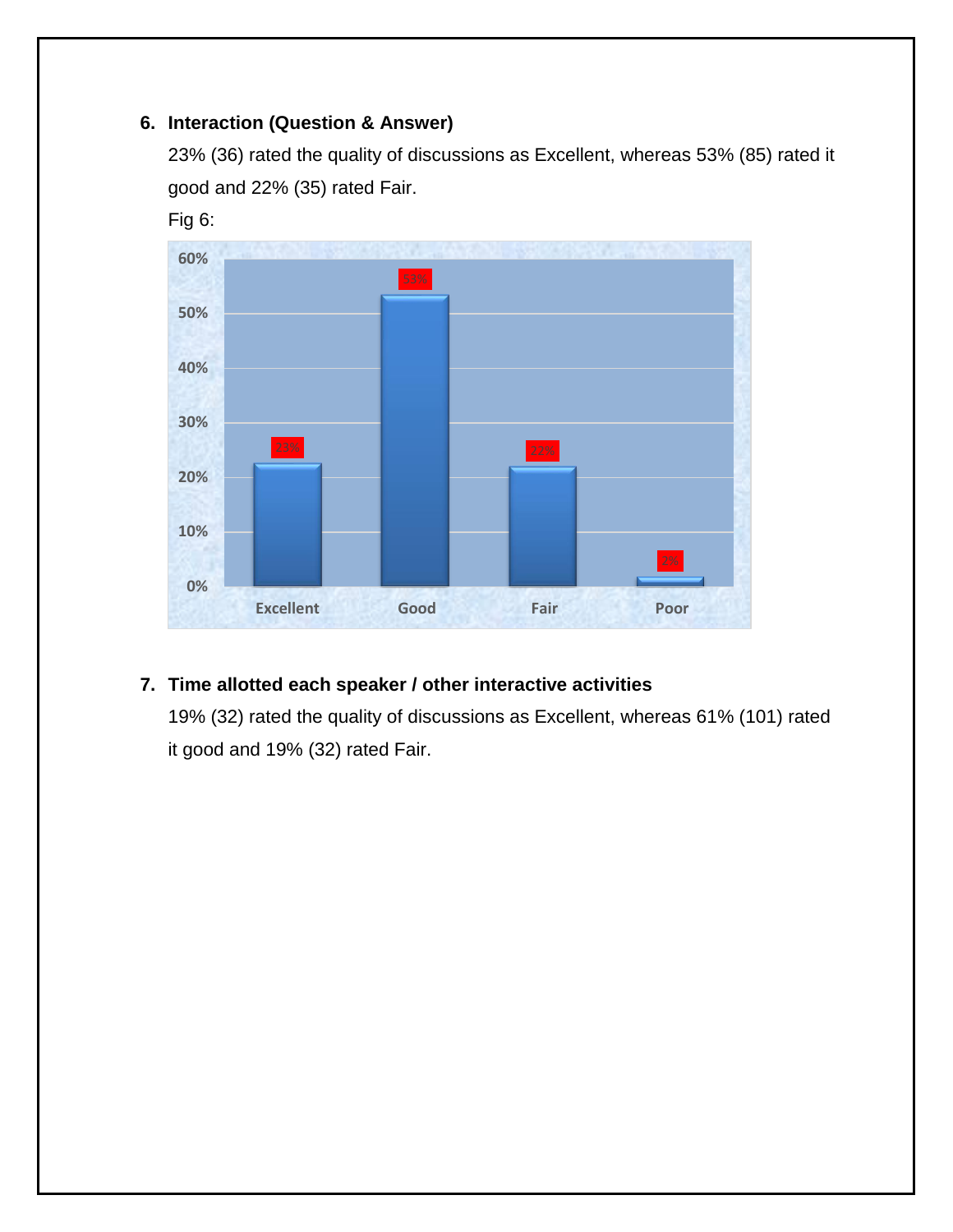

## **8. Overall Administration**

33% (55) rated the quality of discussions as Excellent, whereas 55% (91) rated it good and 10% (16) rated Fair.

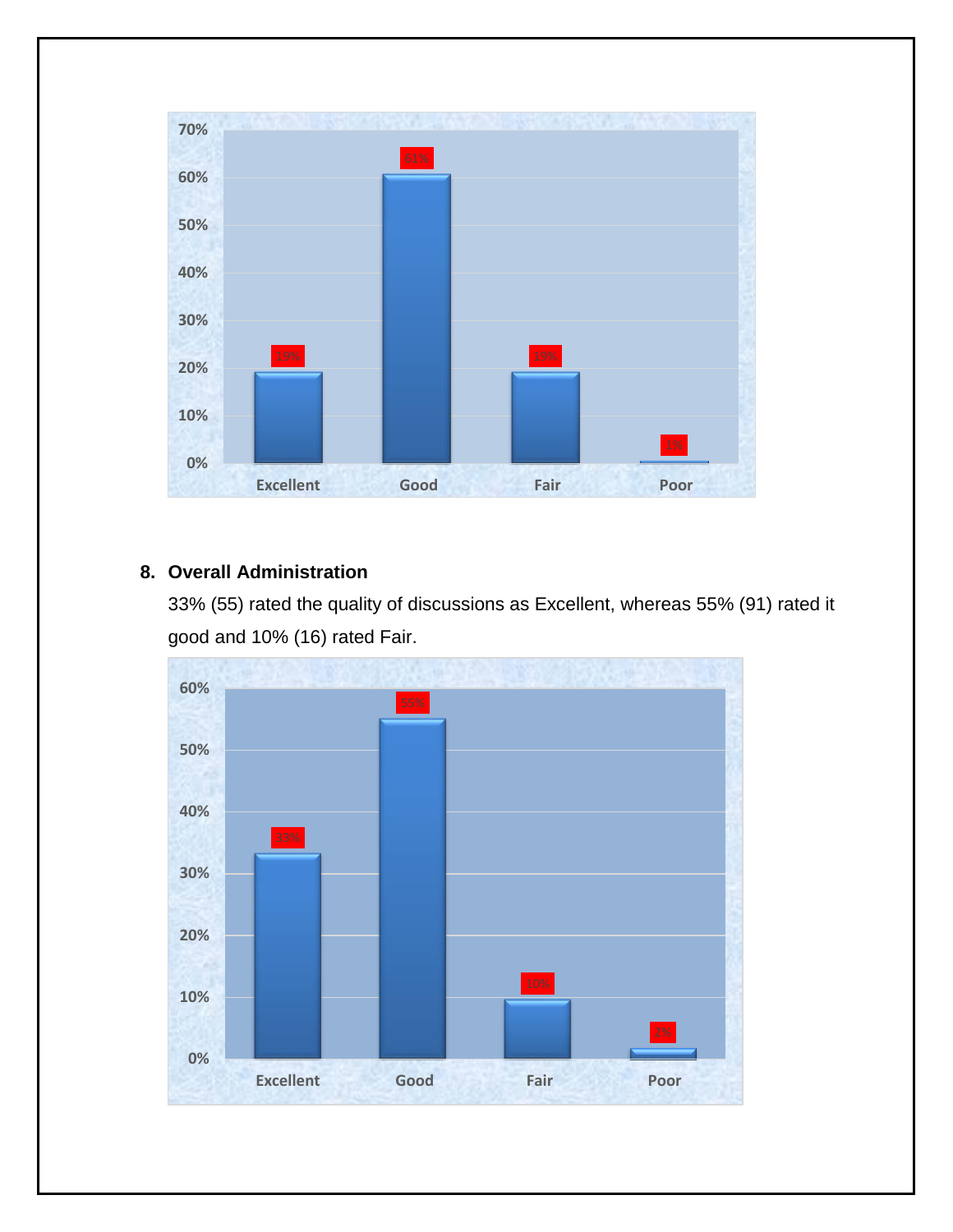## **9. The quality of pre-event administration**

34% (55) rated the quality of discussions as Excellent, whereas 60% (98) rated it good and 7% (11) rated Fair.



## **10.Information about the event**

79% (130) said they received information in Sufficient time, whereas 16% (26) reported the timing as Somewhat Sufficient and 4% (7) Somewhat Insufficient, and 1% (2) said Insufficient.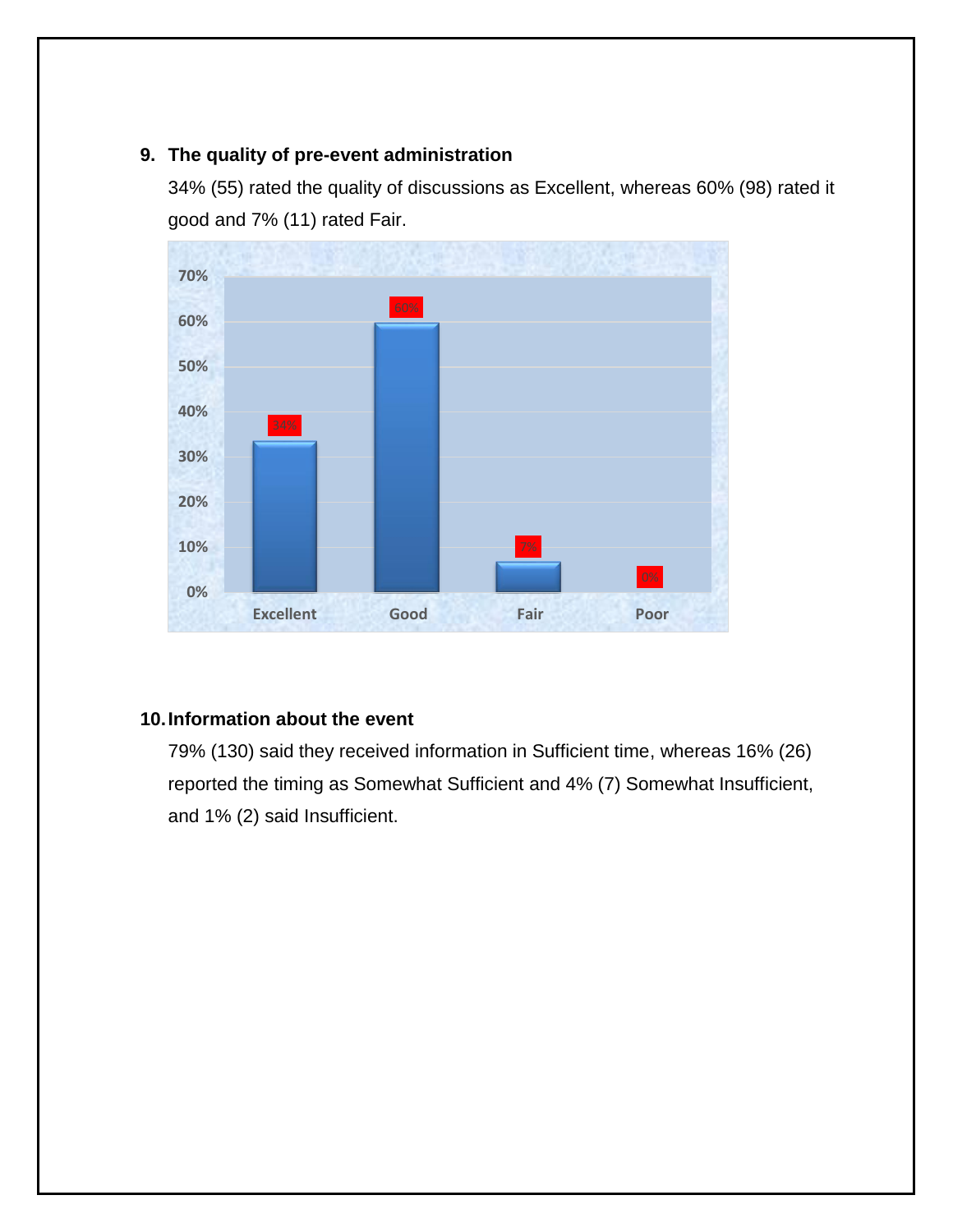

# **11.Usefulness of Information Received**

55% (91) rated the quality of discussions as Excellent, whereas 42% (69) rated it good and 3% (5) rated Fair.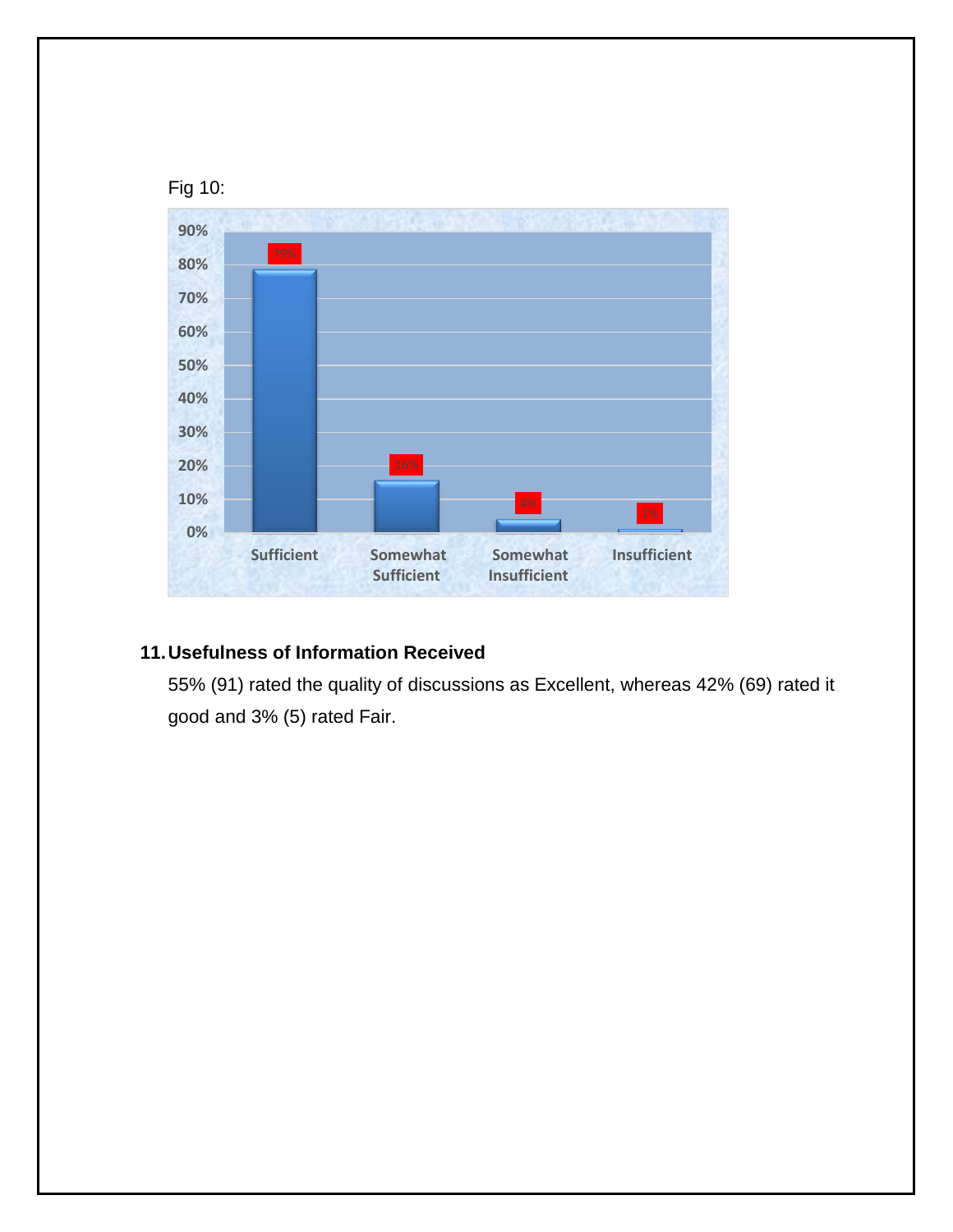

# **12.Quality of the Facility (Hall, Sitting Arrangement, etc)**

36% (60) rated the quality of discussions as Excellent, whereas 46% (76) rated it good and 15% (25) rated Fair.

Fig 12: